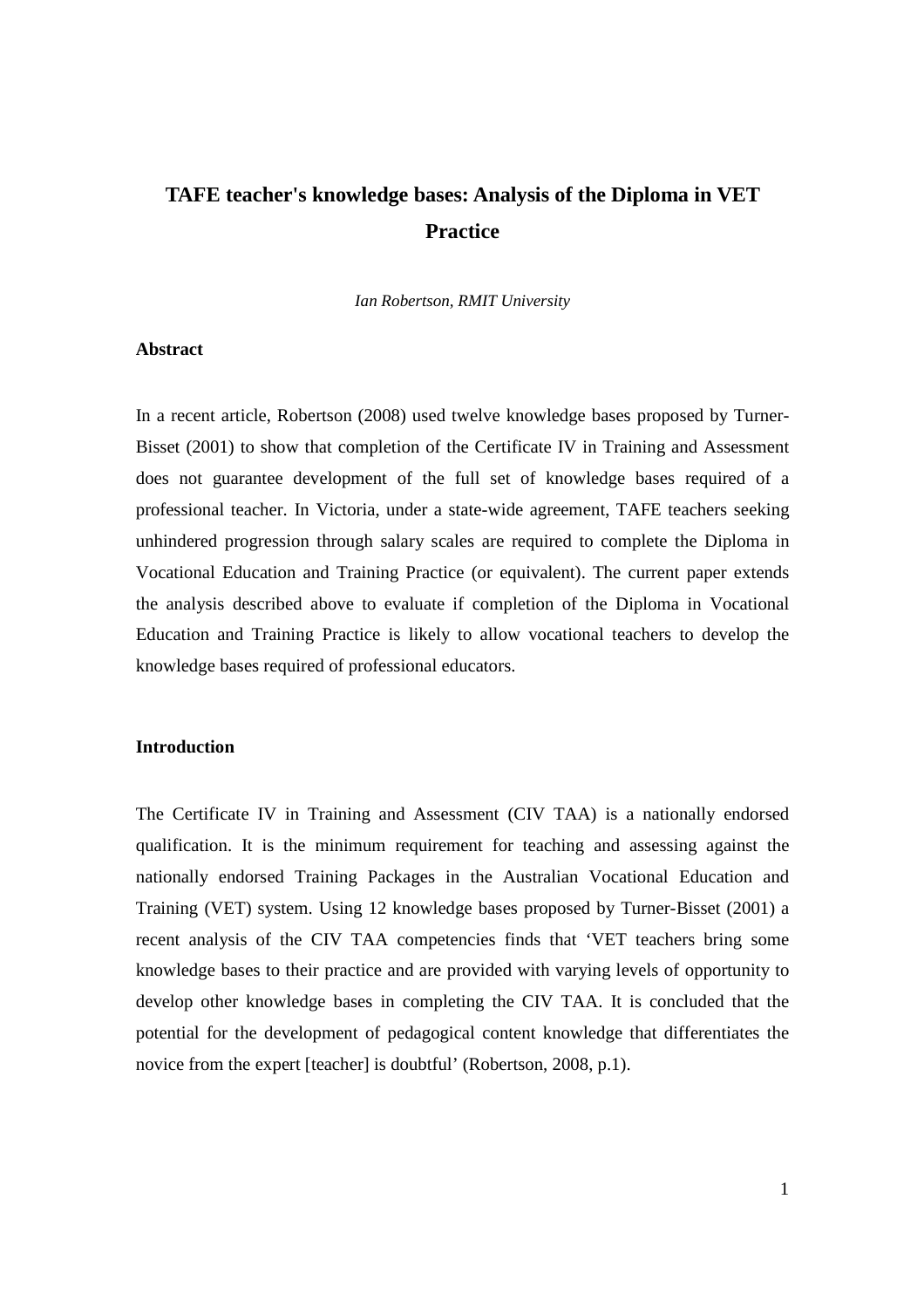The current paper extends the analysis of Robertson (2008) to the Diploma in Vocational Education and Training Practice (Dip VET Practice) (21697VIC). Using Turner-Bisset's knowledge bases as a benchmark it asks, does the Dip VET Practice provide participants with the opportunity to develop the knowledge bases required of professional teachers? A brief description of the VET context, a survey of policy on VET teacher education and descriptions of Turner-Bisset's knowledge bases are provided in the previous paper (Robertson, 2008). This background information is only repeated in the current paper to the extent that these are necessary to clarify the question that is the focus of the paper.

# **CIV TAA and Dip VET Practice**

The first version of the Dip VET Practice (15560VIC), incorporating the Certificate IV in Vocational Education and Training (CIV VET) was accredited in the state of Victoria in 1999. A number of key reforms in the VET sector impacted on TAFE teacher education in Victoria including the negotiation of the TAFE Teaching Staff Multi Employer Agreement (MECA) which established the qualification requirements that entitle TAFE teachers to progress to the top of the incremental salary scale. This requires employees to have completed a course of teacher training accredited at AQF5 'which includes supervised teaching practice and studies in teaching methodology, or equivalent' (State of Victoria, 2009, p.10). These influenced the development of version 2 of the Dip VET Practice (21697VIC) which was accredited in January 2009 (State of Victoria, 2009). Given that the CIV TAA had become the minimum requirement for teaching and assessing against nationally endorsed Training Packages the CIV VET was not reaccredited.

Version 2 of the Dip VET Practice incorporates a combination of new modules/units and some imported from other course curriculum. Prerequisites for entry include completed the CIV TAA plus the elective TAADEL402A *Facilitate group-based learning* or equivalent. The primary target group for this course are 'TAFE Teachers who are principally concerned with the delivery of vocational education and training, and who,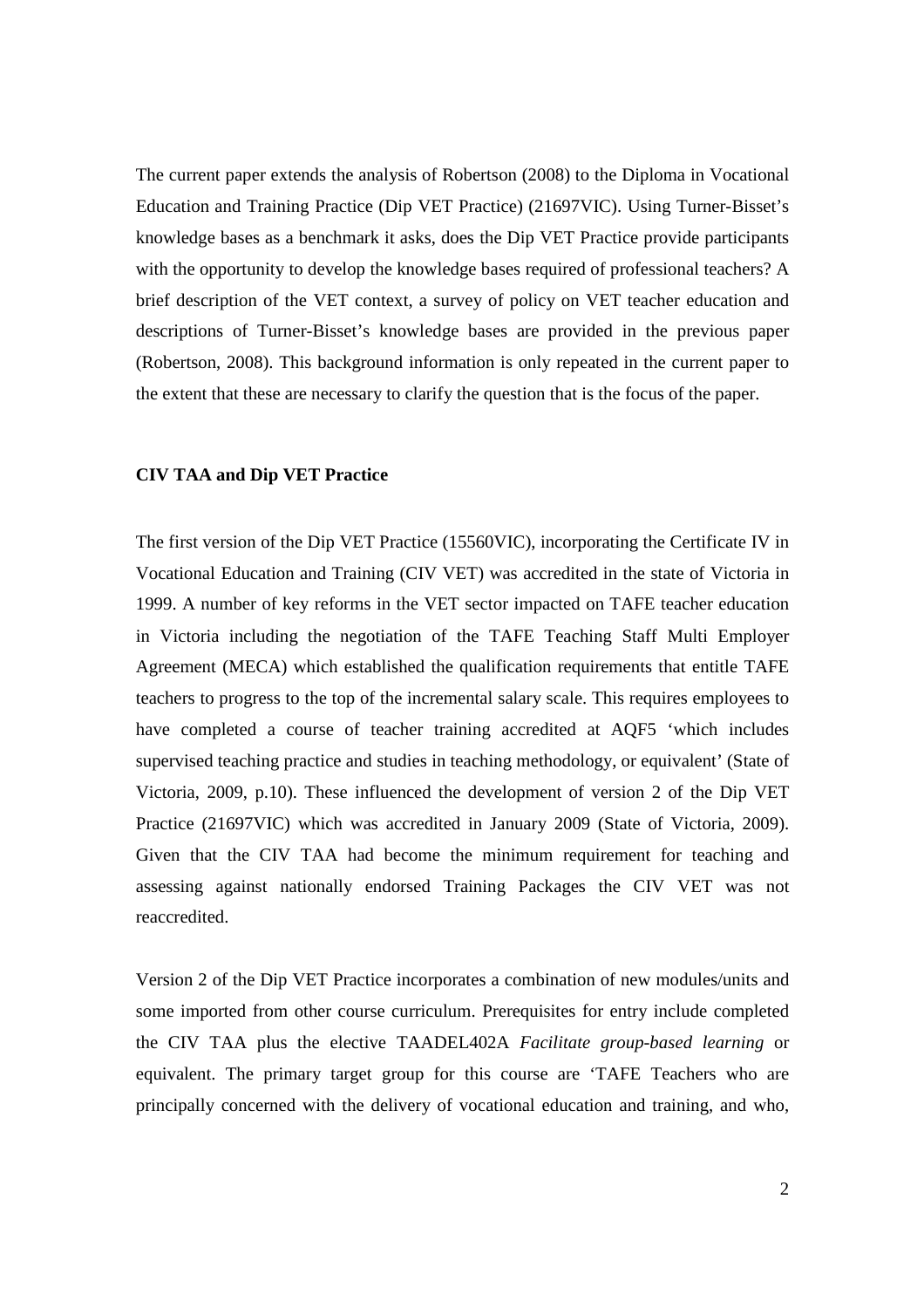under minimal or no guidance organise and carry out a range of functions involving learning and assessment' (State of Victoria, 2009, p.12). Award of the Dip VET Practice requires completion of: seven core modules/units, five in a Training Package format with two in modular format; four elective modules/units from a total of eight modules/units, five in a Training Package format, and three in modular format; plus 200 hours of supervised teaching practice incorporating a minimum of 50 hours direct supervision of the participant's teaching.

# **Turner Bisset's Knowledge Bases**

Turner-Bisset (2001) builds on the work of Shulman (1987) to propose 12 knowledge bases (Table 1) and how these interact in the professional work of the teacher. Pedagogical content knowledge (PCK) differentiates the novice and expert teacher, it is a unifying concept, an 'overarching knowledge comprising all of the knowledge bases' (Turner-Bisset, 1999, p.47).

| Subject knowledge:     | Content knowledge associated with facts, concepts, models and       |
|------------------------|---------------------------------------------------------------------|
| Substantive            | frameworks                                                          |
| Subject knowledge:     | The ways through which propositional knowledge is generated and     |
| Syntactic              | established.                                                        |
| Beliefs about subject  | Relates to the way in which the teacher understands the history and |
|                        | purpose of the subject or discipline.                               |
| Curriculum knowledge   | A broad concept incorporating knowledge of programs and             |
|                        | resources developed by government, commercial and other interests.  |
| General pedagogical    | Generic and largely procedural knowledge about teaching that is     |
| knowledge              | gained from and is likely to develop with practice.                 |
| Knowledge/models of    | Described as beliefs about what constitutes good teaching practice  |
| teaching               | which is derived from one's own experience as a learner.            |
| Knowledge of learners: | Relates to criteria such as age, interests, social nature and       |
| Empirical              | behavioural patterns.                                               |
| Knowledge of learners: | Relates to knowledge of learning theories which inform practice,    |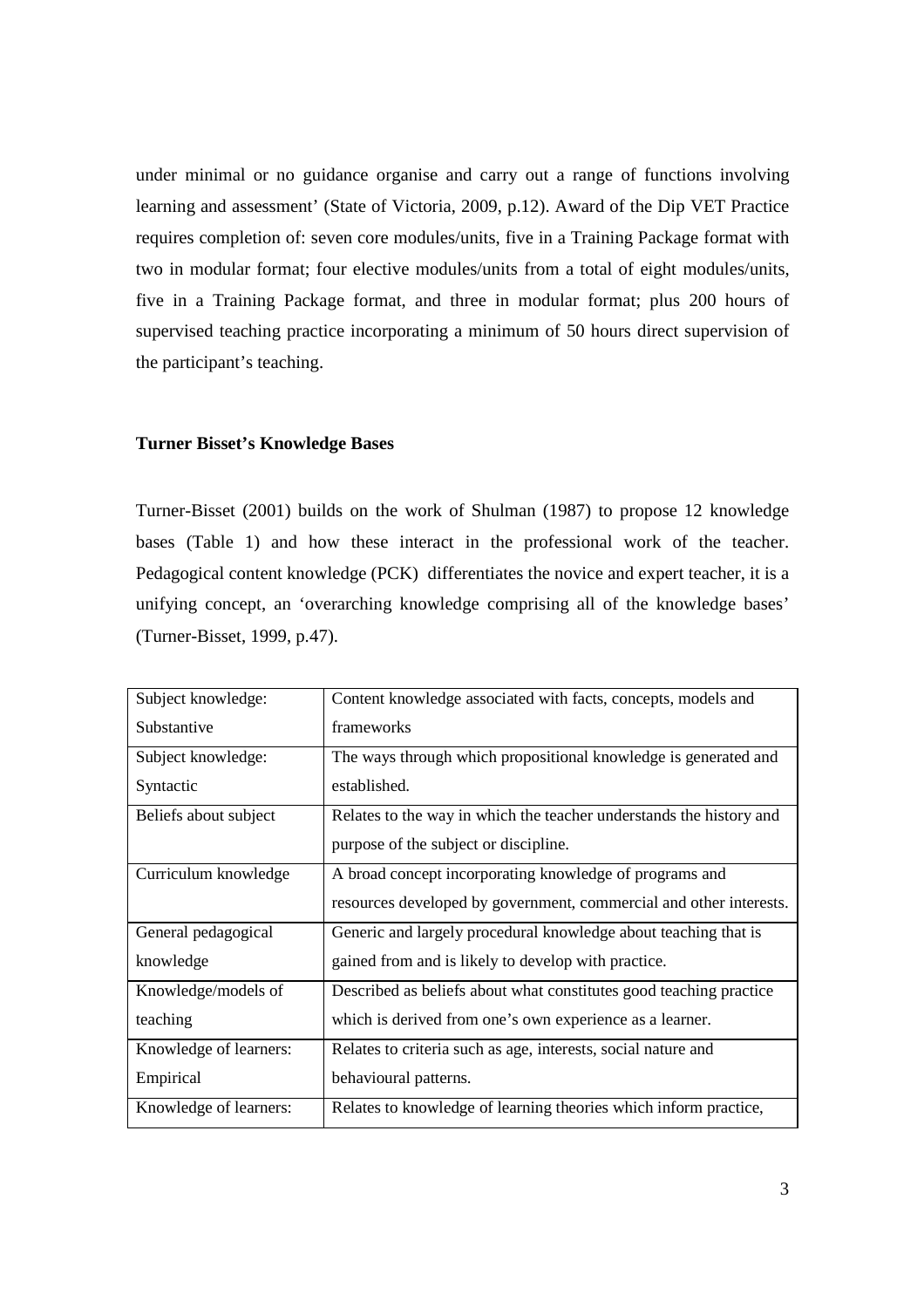| Cognitive                 | and contexts specific knowledge of how a particular group of        |
|---------------------------|---------------------------------------------------------------------|
|                           | learners respond and behave.                                        |
| Knowledge of self         | Combines the personal and the professional. Is important in shaping |
|                           | the way that teachers' perceive their identity and critical to      |
|                           | reflection on personal teaching practice.                           |
| Knowledge of educational  | Knowledge of the settings in which teaching occurs.                 |
| contexts                  |                                                                     |
| Knowledge of educational  | Based on the premise that teaching is a purposeful activity expert  |
| ends, purposes and values | teachers are able to make educational ends, purposes and values     |
|                           | explicit.                                                           |
| Pedagogical content       | That knowledge which embeds all other knowledge bases. PCK          |
| knowledge (PCK)           | cannot develop in the absence of any other knowledge base.          |

**Table 1: Turner-Bisset's (2001, pp.13-19) 12 knowledge bases** 

# **Overview of core modules/units**

*Maintain and enhance professional practice* (TAAENV501B) requires participants to: model high standards of performance that are consistent with organisational goals and objectives, legal, ethical and inclusive requirements; reflect on and evaluate professional practice through research and consultation with colleagues; determined personal development needs; and participate in relevant professional development. This requires knowledge of VET and organisational policy and objectives. Whilst participants are expected to evaluate their own professional development needs there is no evidence of participants being required to critique system or organizational policies, regulations or goals.

*Design and develop learning strategies* (TAADES501B) addresses the competencies required to develop learning strategies for both Training Package qualifications and course-based qualifications. Learning strategy is described as an overview or outline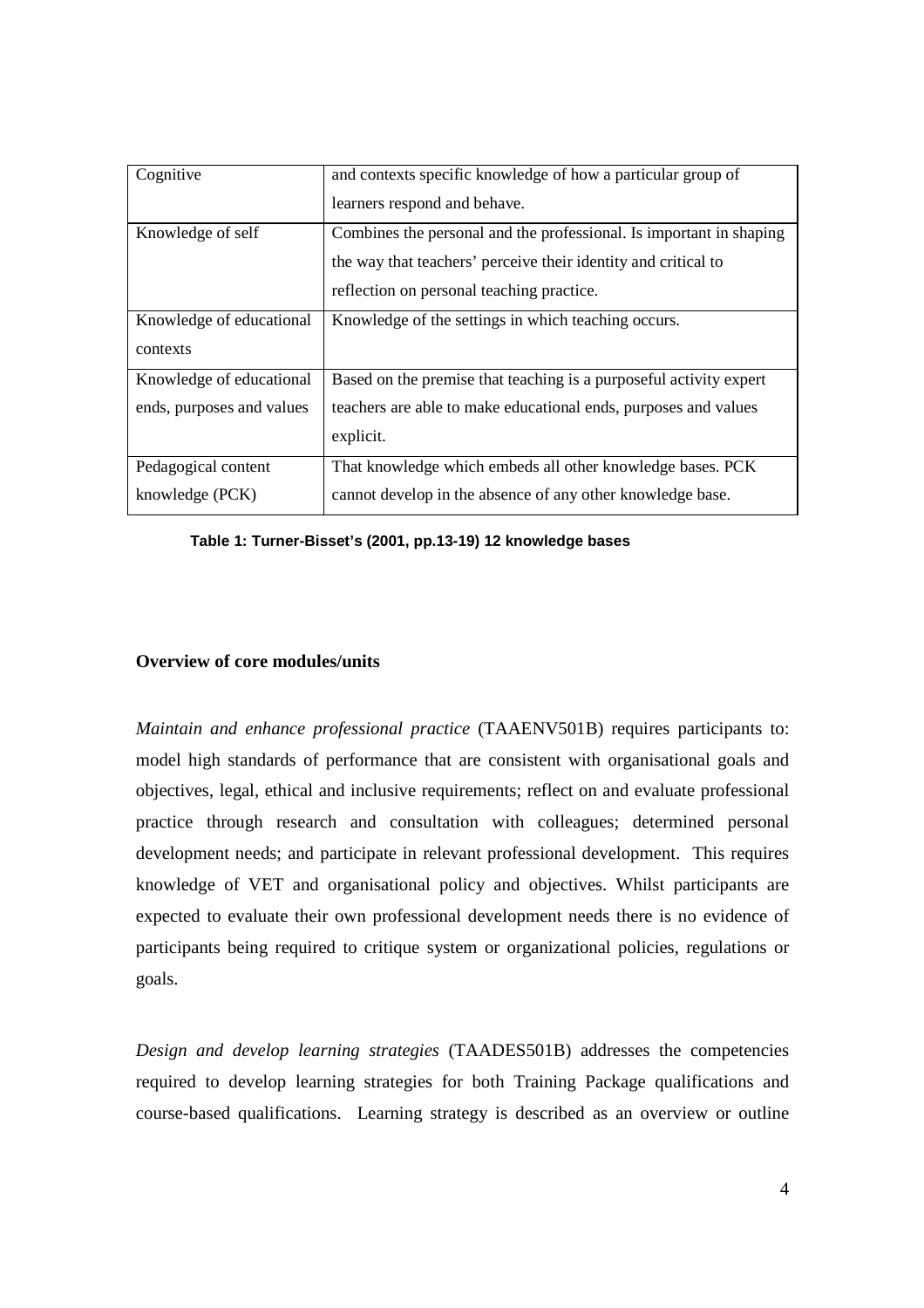only. Specific and detailed goal evidence is provided through the content of specific learning programs. Participants are required to: identify the purpose of learning; characteristics and needs of the target group; develop options with consideration of appropriate learning strategies and instructional design principles; devise the content; structure and review the learning strategy. Participants are expected to apply knowledge of the main branches of adult learning theory, instructional design, assessment, cultural sensitivity, occupational health and safety, and other relevant policy, legislation, codes of practice and national standards. Specific reference is made to Training Packages, AQTF, AQF, industry and enterprises

*Design and develop learning resources* (TAADES502B) requires the demonstration of competency in the context of meeting the outcomes documented in Training Packages using instructional design principles and processes that are well established in the VET system. Participants are required to: research and interpret the learning resource requirements; design the learning resource and plan the content; develop and review the learning resource; and evaluate the design and development process. There is a need to demonstrate a sound knowledge of the VET system, instructional design processes and principles, the main branches of learning theory, learning styles and principles, cultural awareness and language literacy and numeracy issues.

*Facilitate e-learning* (TAADEL501B) requires participants to establish the environment, introduce, guide and facilitate, monitor and review e-learning. Performance criteria include the need to demonstrate knowledge of learner styles and characteristics, and to assess the suitability of e-learning. *Facilitate action learning projects* (TAADEL502B) requires participants to prepare for, introduce, facilitate, identify ongoing group purpose and sustainability, facilitate group evaluation, and to reflect on personal facilitation skills. Participants are expected to demonstrate a knowledge of learning principles, styles and modes, general and workplace action learning principles.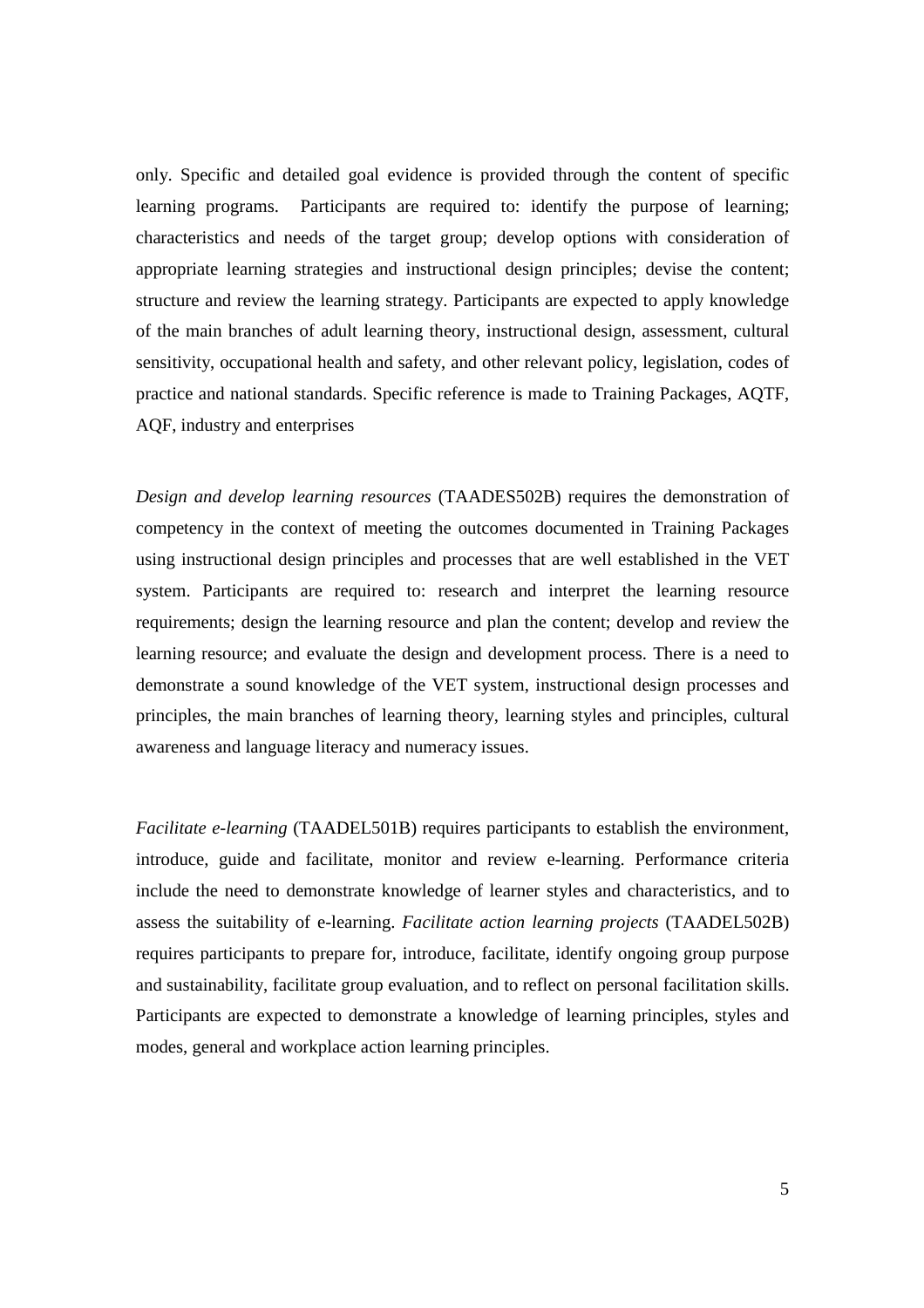The module *Innovation in education and training* (VBN389) is designed to meet the needs of a broad range of functions including teaching and learning, learning support, learning services such as student administration, technology support, planning and quality systems, marketing and promotion. It requires the participant to: examine the current role of innovation in improving educational outcomes; analyse factors that influence successful innovation; establish internal and external partnerships to develop and sustain innovation within an education and training organization,

*Facilitate learning in complex environments* (VBP892) requires participants to create 'a conceptual and experiential framework of professional practice that synthesises applied knowledge of learning theory and practical demonstration in a variety of teaching methodologies and delivery practice to suit different learner needs and learning contexts. It requires the trainer/facilitator to determine the conditions and constraints associate with complex learning environment and to adjust practice accordingly' (p.33). The participant is expected to demonstrate competency across a number of delivery and facilitation methods and modes to support individual and group learning. Competency requires reflecting on experience with the inclusion of critical questions about the participants own ability, reviewing records and journals, and critically evaluating personal performance.

## **Overview of elective modules/units**

*Undertake organizational training needs analysis* (TAATAS501A) requires participants to: identify organizational/client needs; conduct training needs analysis (TNA); and provide advice to clients. There is a need to have knowledge of: competency standards and Training Packages; industry and enterprise knowledge; a range of research methods for TNA; relevant policy, legislation, codes of practice and national standards. *Research and develop competency standards* (TAADES505B) requires participants to develop competency standards with consideration to work functions, work processes work roles and work-related vocational outcomes. *Build client relationships and business networks*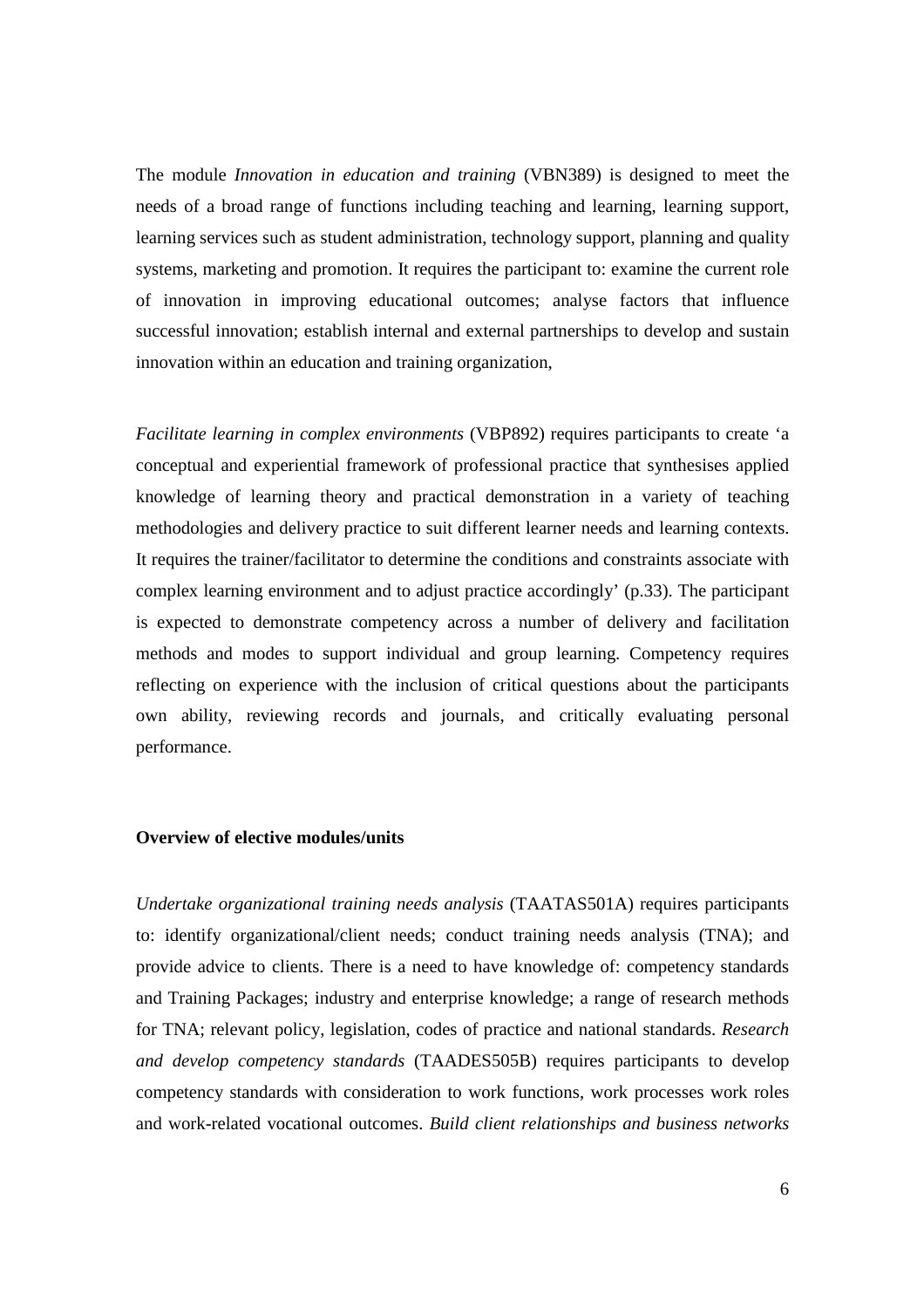(BSBREL402A) requires participants to establish, maintain and improve client relationships to actively participate in networks to support key business actions.

*Research and design e-learning resources* (TAADES503B) requires participants to: research and interpret e-learning resource requirements; generate options for e-learning resource; create and finalise the e-learning design concept. *Develop and evaluate elearning resources* (TAADES504B) requires the participation in the development, trial and evaluation of an e-learning resource prototype, and collaborate in developing the full e-learning resource. For both units there is a need to have knowledge of: information technology and e-learning; instructional design for electronic materials; the differences between face-to-face and e-learning; project management and relevant policy, legislation, codes of practice and national standards.

*Develop assessment tools for differentiating performance* (VBP893) requires participants to: establish the need and the theoretical framework for differentiating performance; develop the task specifications; review and validate the assessment tools in a competency based assessment system. There is a need to have knowledge of: the purposes and principles of assessment including quality assurance; assessment and developmental learning theories; competency standards. *Integrate generic skills into teaching practice* (VBP894) requires participants to source information, plan for the inclusion, integrate and review generic skills within vocational competencies. Completion of this unit requires knowledge of generic competencies and the VET system with a sound knowledge of learning theories, delivery modes and VET pedagogy.

*Cognitive Skills* (VBP632), *Metacognition* (VBP633), *Critical Thinking* (VBP634), *Creative Thinking* (VBP635), *Decision-making* (VBP637) and *Visual communication and spatial reasoning* (VBP638) are sourced from (21678VIC) *Course in Developing Higher Order Cognitive Skills for VET Practitioners*. These courses are designed to help participants to develop knowledge and skills required to assist learners to develop the abilities identified in the module titles (e.g. cognitive skills). Underpinning knowledge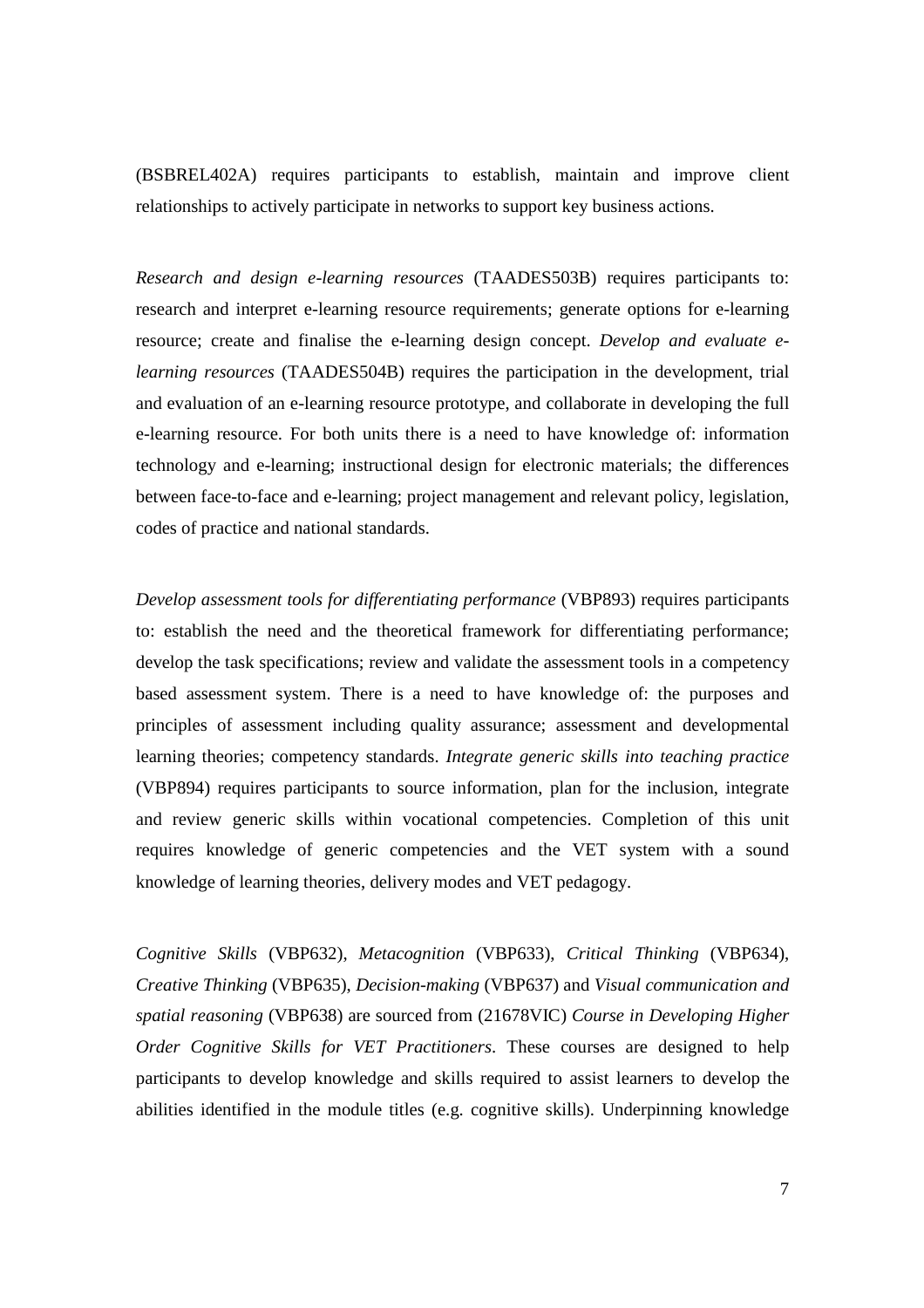associated with each module are related to transfer of skills, communication, critical reflection, analysis, synthesis and evaluation.

## **Analysis and Discussion**

Robertson (2008) concludes that the CIV TAA may provide the opportunity to develop the applied skills of a novice but not expert teacher. Given that the CIV TAA is an entry level program for vocational teachers he asks if the development of the knowledge bases required of a professional teacher is a realistic expectation of such a qualification. This question is less pertinent in the case of the Dip VET Practice which requires the CIV TAA (or equivalent) as a prerequisite and aims to assist participants 'to adjust their practice in light of the complex needs of their students and the environments in which they learn; to include new learning technologies in their delivery and assessment and to fully explore the theoretical bases of good teaching practice so that they have the tools they need to review and build upon their performance' (State of Victoria, 2009, pp.12- 13). Graduates at an AQF5 should: have developed a broad knowledge base incorporating theoretical concepts with substantial depth in some areas that can be applied to analyse and plan approaches to technical problems or management requirement; be able to evaluate information and use it to forecast for planning or research purposes; be able to transfer and apply theoretical concepts and/or technical or creative skills to a range of situations; take responsibility for their own outputs in relation to specified quality standards: and, take limited responsibility for the achievement of group outcomes (Australian Qualifications Framework (AQF) Advisory Board, 2007).

As was the case in the analysis of the knowledge bases in the CIV TAA (Robertson, 2008) it is assumed that participants will have already developed a strong knowledge of content (substantive and syntactic) in their primary vocational discipline. Analysis of the Dip VET Practice shows that there are ample explicit or implicit opportunities for the development of knowledge bases associated with curriculum, educational contexts, educational ends, learners (empirical and cognitive), and general pedagogic knowledge as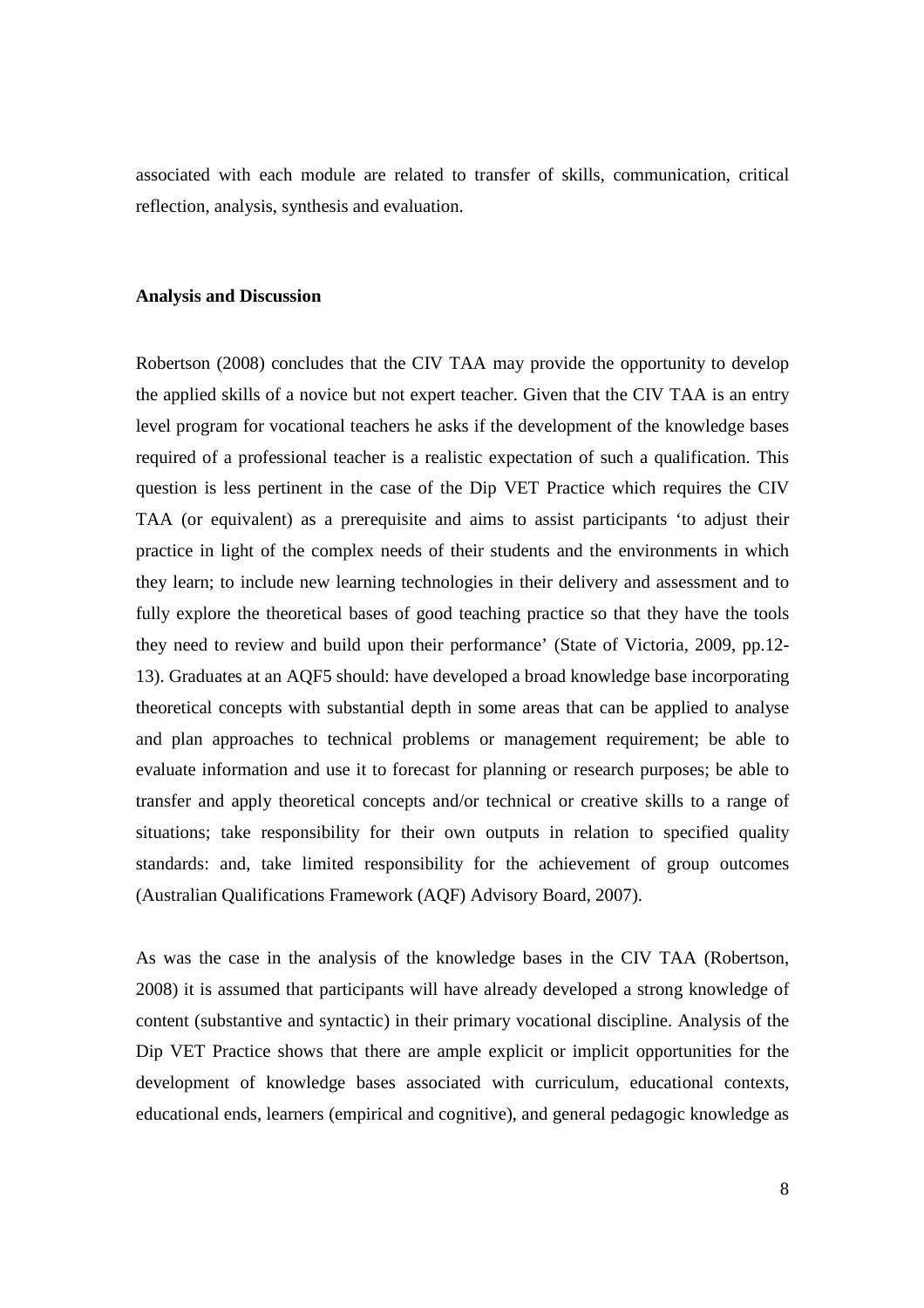they relate to the official requirements of the VET system in all core modules/units (Table 2). As concluded for the CIV TAA (Robertson, 2008) there is little if any opportunity for critique of this context within the minimum requirements. Opportunity to develop beliefs about teaching, self as teacher or beliefs about subjects is limited to *Facilitate learning in complex environments (VBP892)* where participants are required to develop a conceptual and experiential framework of practice with critical evaluation of one's own performance. This provides an opportunity to make high level decisions in complex environments and the demonstration of pedagogical content knowledge. To the extent that there may be evidence of such development in other modules/units this is limited to participants being able to demonstrate reflection and review of their own in performance within the requirements of the VET system.

The Dip VET Practice also requires completion of four elective modules/units. Analysis finds that development of knowledge of curriculum, educational contexts and educational ends are either explicit or implicit in all elective modules (Table 2). As before, there is little if any opportunity for critique. Opportunity for continued development of knowledge of learners (empirical and cognitive) and general pedagogic knowledge is most explicit in *Research and design of e-learning resources, Develop and evaluate elearning resources, Develop assessment tools for differentiating performance, Integrate generic skills into teaching practice* and the suite of modules including *Cognitive skills, Critical thinking skills etc*. Development of beliefs about teaching and subjects, and self as teacher is limited to suite of modules including *Cognitive skills, Critical thinking skills etc*.

Consistent with the *Guidelines on Teaching Qualification Requirements for Victorian TAFE Teachers* completion of the Dip VET Practice requires a total of 200 hours of 'teaching activity' that includes a minimum of 'fifty hours in which the teaching practices of the teaching candidate are observed and evaluated by a teacher educator of the institution conferring the teacher qualification or by a fully qualified teacher who agree to act as a supervisor/s of the teaching candidate' (State of Victoria, 2009, p.11). This must involve delivery in at least classroom-based instruction and preferably other modes of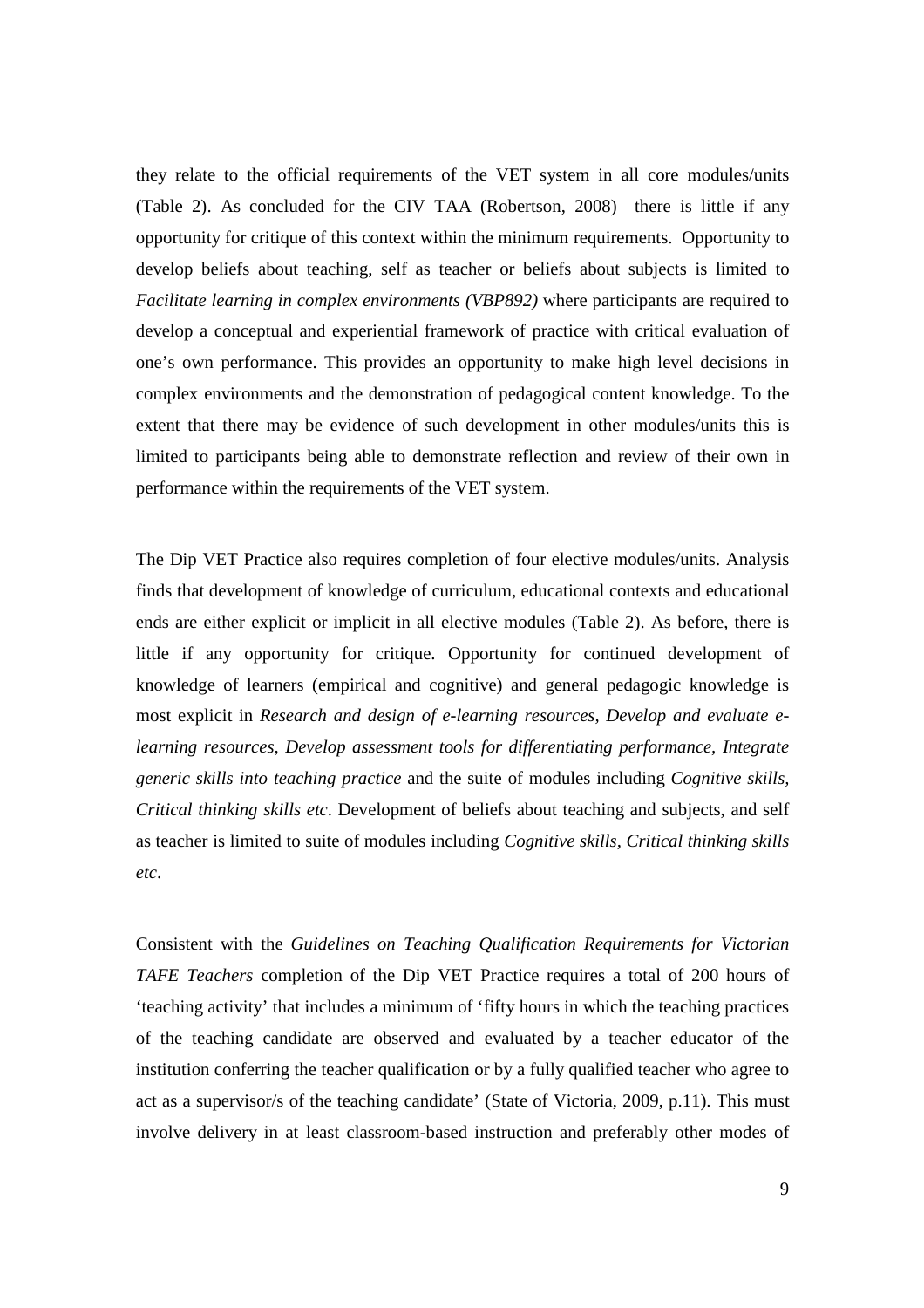delivery. These are required to be documented and evaluated by the supervisor. The level at which this evaluation is conducted is unclear.

Based on the analysis conducted here it is reasonable to conclude that the minimum requirements of the Dip VET Practice do provide the possibility of the development of the full suite of knowledge bases described by Turner-Bisset (2001), including PCK. It can be concluded that, if implemented with rigor, the Dip VET Practice provide the opportunity to develop the knowledge bases required of professional teachers. However, PCK is not developed quickly, it requires experience and reflection. The question remains as to whether one core module of 50 hours nominal duration plus 50 hours of supervised teaching practice without a requirement for high level analysis and reflection is adequate to ensure that a solid foundation of PCK. In the elective stream, *Cognitive skills, Critical thinking skills etc* provides a second opportunity to develop higher cognitive level skills of critical reflection and synthesis in respect to their beliefs about teaching and subjects and self as teacher that are consistent with the development of PCK. And, it is likely that the completion of an elective that reinforces the development of PCK will be of benefit.

One further observation is made. The courses that provide these opportunities are in a modular rather than competency unit format. This analysis shows that none of the units that are based on Training Package arrangements require or invite participants to critique existing standards and norms within the VET sector and none provide explicit opportunities for participants to engage in the sorts of activities that will develop an understanding of themselves as a teacher. It should be considered as to whether the Training Package development approach is consistent with the development of professional practice. It should be acknowledged that the skills developed in the elective modules of the Dip VET Practice are likely to be of utilitarian value. However, as others have observed, teacher's values and beliefs are central to their teaching practice and those who fail to address these in teacher development programs do so at their peril (Errington, 2001; Marland, 1998; Robertson, 2005).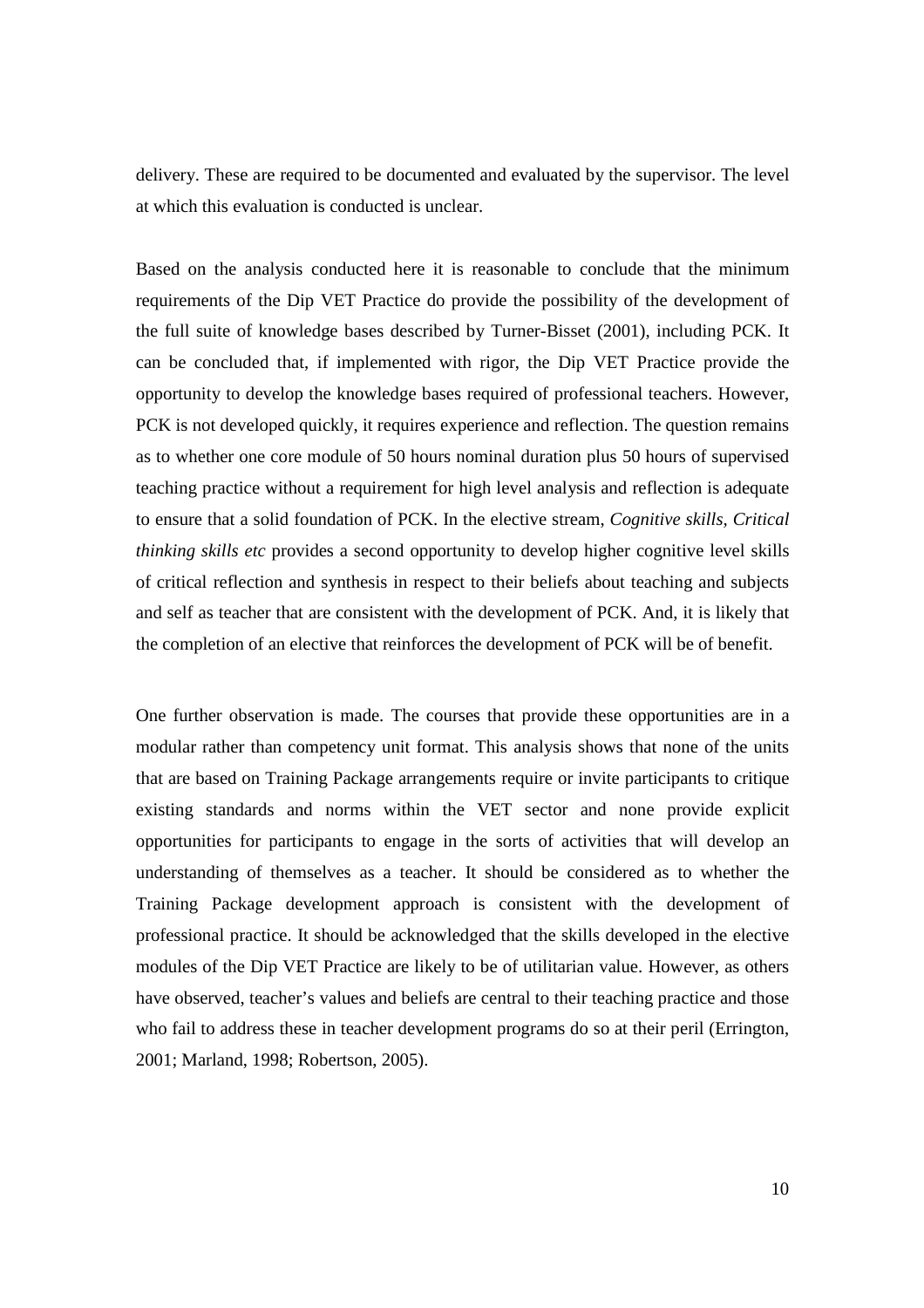# **Conclusion**

It is concluded that completion of the required coursework and practical placement of the Diploma in Vocational Education and Training Practice provides opportunities for the development of the full suite of knowledge bases, including pedagogical content knowledge, described by Turner-Bisset (2001) and therefore, the opportunity to develop the knowledge bases required of professional teachers.

This conclusion is qualified with the observation that pedagogic content knowledge requires experience and reflection, and, questions whether the limited opportunities for participants to develop knowledge of beliefs about teaching, self as teacher and beliefs about subject within the Diploma in Vocational Education and Training Practice is substantial enough to develop more than a foundation for pedagogic content knowledge. Suggestions for improvement are made. It is also observed none of the units that are based on Training Package arrangements and questions whether such a program development approach is consistent with the development of professional practice.

# **References**

- Australian Qualifications Framework (AQF) Advisory Board. (2007). *AQF implementation handbook 2007* (fourth ed.). Carlton South, Victoria: Australian Qualifications Framework (AQF) Advisory Board.
- Errington, E. (2001). The influence of teacher beliefs on flexible learning innovation in traditional university settings. In F. Lockwood & A. Gooley (Eds.), *Innovation in open and distance learning. Successful development of online and web-based learning* (pp. 27-37). London: Kogan Page Limited.
- Marland, P. (1998). Teachers' practical theories: Implications for preservice teacher education. *Asia-Pacific journal of teacher education & development, 1*(2), 15-23.
- Robertson, I. (2005, 13-15 April). *Teacher disposition, online technology and professional development.* Paper presented at the Emerging futures - Recent, Responsive & Relevant Research. 8th Annual AVETRA Conference, Brisbane.
- Robertson, I. (2008). VET teacher's knowledge and expertise. *International journal of training research, 6*(1), 1-22.
- Shulman, L. (1987). Knowledge and teaching: Foundations of the new reform. *Harvard educational review, 57*(1), 1-22.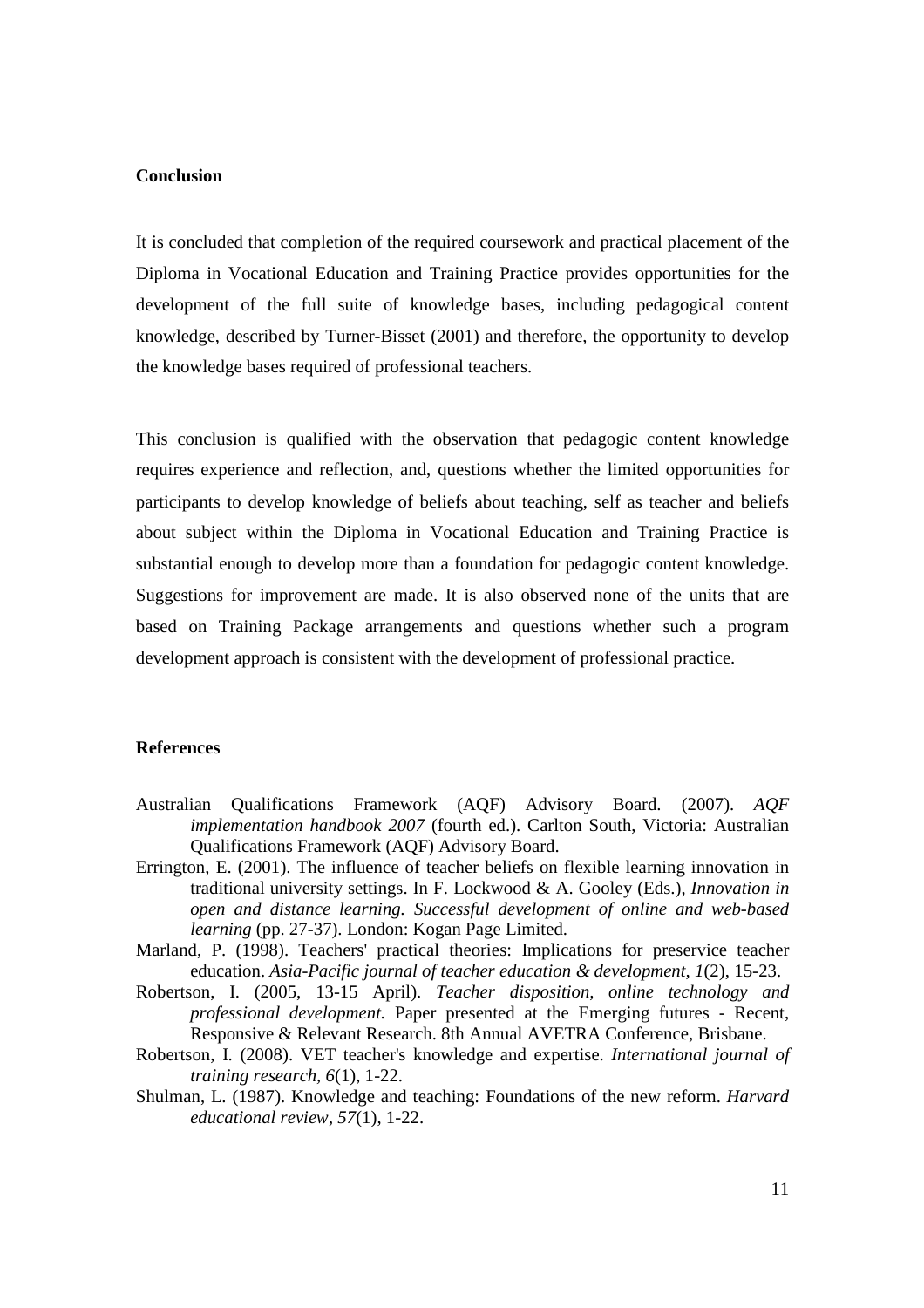- State of Victoria. (2009). *21697VIC Diploma of Vocational Education and Training Practice*. Retrieved. from www.aesharenet.com.au/P4/ accessed 21 December 2008.
- Turner-Bisset, R. (1999). The knowledge bases of the expert teacher. *British educational research journal, 25*(1), 39-55.
- Turner-Bisset, R. (2001). *Expert teaching. Knowledge and pedagogy to lead the profession*. London: David Fulton Publishers.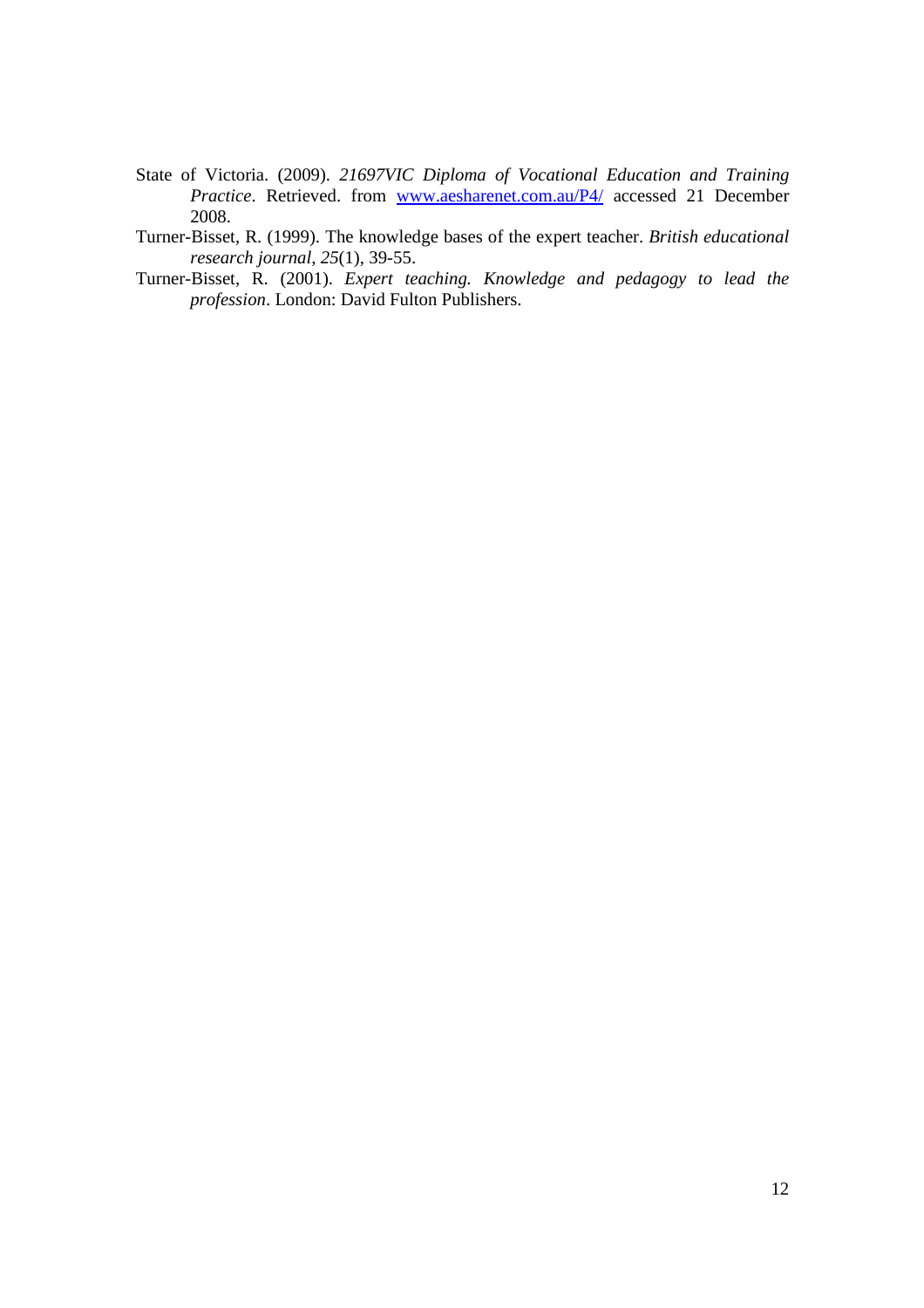|                  | Knowledge of                    |                 |                               |                                             |            |            |                             |                         |                      |                      |                   |                          |                          |                               |                             |
|------------------|---------------------------------|-----------------|-------------------------------|---------------------------------------------|------------|------------|-----------------------------|-------------------------|----------------------|----------------------|-------------------|--------------------------|--------------------------|-------------------------------|-----------------------------|
| Module/Unit Code | Module/Unit Title               | Nominal Hours   | Source of module/unit         | $\infty$<br>(Substantive<br>Content         | Syntactic) | Curriculum | <b>Educational Contexts</b> | <b>Educational Ends</b> | Learners (Empirical) | Learners (Cognitive) | General Pedagogic | Beliefs about Teaching   | Knowledge of Self        | <b>Beliefs about Subjects</b> | Pedagogic Content Knowledge |
| Core:            | All seven (7) must be completed |                 |                               |                                             |            |            |                             |                         |                      |                      |                   |                          |                          |                               |                             |
| TAAENV501B       | Maintain and enhance            | 40              | TAA04 Training and            |                                             |            | $+/-$      | $+$                         | $\boldsymbol{+}$        | $+/-$                | $+/-$                | $+/-$             | $\overline{\phantom{0}}$ |                          |                               |                             |
|                  | professional practice           |                 | <b>Assessment Training</b>    |                                             |            |            |                             |                         |                      |                      |                   |                          |                          |                               |                             |
| TAADES501B       | Design and develop              | 40              | Package                       |                                             |            | $+/-$      | $+/-$                       | $+/-$                   | $+$                  | $+/-$                | $^{+}$            |                          | $\overline{a}$           | $\overline{a}$                | $\overline{a}$              |
|                  | learning strategies             |                 |                               |                                             |            |            |                             |                         |                      |                      |                   |                          |                          |                               |                             |
| TAADES502B       | Design and develop              | $\overline{50}$ |                               |                                             |            | $+/-$      | $+/-$                       | $+/-$                   | $+$                  | $+$                  | $+$               |                          |                          |                               |                             |
|                  | learning resources              |                 |                               |                                             |            |            |                             |                         |                      |                      |                   |                          |                          |                               |                             |
| TAADEL501B       | Facilitate e-learning           | 30              |                               | Assumed to be developed prior to employment |            | $+/-$      |                             | $+/-$                   | $\ddot{}$            | $+$                  | $^{+}$            | $\sim$                   | $\overline{\phantom{a}}$ | $\overline{a}$                | $\blacksquare$              |
| TAADEL502B       | Facilitate action learning      | $\overline{30}$ |                               |                                             |            | $+/-$      |                             | $+/-$                   | $+$                  | $+$                  | $+$               | $\overline{\phantom{a}}$ | $\overline{\phantom{a}}$ | $\overline{a}$                | $\overline{\phantom{a}}$    |
|                  | projects                        |                 |                               |                                             |            |            |                             |                         |                      |                      |                   |                          |                          |                               |                             |
| <b>VBN389</b>    | Innovation in Education         | 60              | 21532VIC Graduate             |                                             |            | $+/-$      | $+/-$                       | $+/-$                   | $+/-$                | $+/-$                | $+/-$             | $\overline{a}$           | $\overline{a}$           | $\overline{\phantom{a}}$      | $\blacksquare$              |
|                  | and Training                    |                 | Certificate in                |                                             |            |            |                             |                         |                      |                      |                   |                          |                          |                               |                             |
|                  |                                 |                 | Innovation in                 |                                             |            |            |                             |                         |                      |                      |                   |                          |                          |                               |                             |
|                  |                                 |                 | <b>Education and Training</b> |                                             |            |            |                             |                         |                      |                      |                   |                          |                          |                               |                             |
| <b>VBP892</b>    | Facilitate learning in          | 50              | Purposely developed           |                                             |            | $+$        | $\boldsymbol{+}$            | $\boldsymbol{+}$        | $+$                  | $+$                  | $^{+}$            |                          | $+$                      |                               | $^{+}$                      |
|                  | complex environments            |                 | for the Dip VET               |                                             |            |            |                             |                         |                      |                      |                   |                          |                          |                               |                             |
|                  |                                 |                 | Practice                      |                                             |            |            |                             |                         |                      |                      |                   |                          |                          |                               |                             |